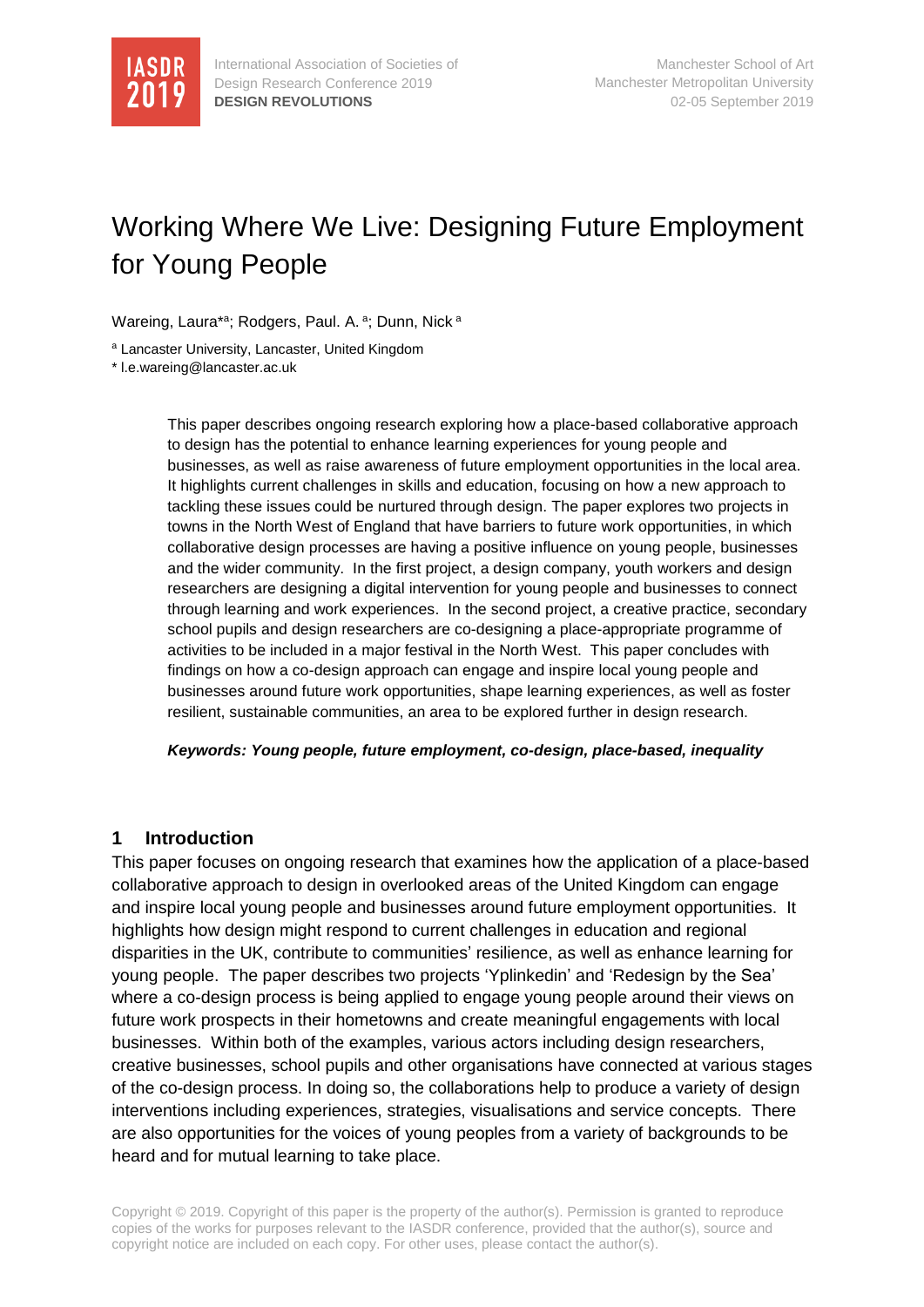Section three of the paper discusses the approaches taken and the outcomes of the projects. Section four presents findings from the two projects that link to four key themes; employment and learning opportunities, learning through a collaborative design process, learning about and shaping places and design for inclusive growth. It concludes with a reflection of how design practice and research can help to bring about creative and meaningful place-based engagements between communities and businesses.

## **2 Background**

The research in this paper is being conducted as part of doctoral research on a programme called Transformation North West (TNW), which is part of the North West Consortium Doctoral Training Programme (NWCDTP), funded by the Arts and Humanities Research Council (AHRC). Through TNW, a cohort of twelve PhD researchers from different creative backgrounds, supported by five universities (figure 1) are co-creating projects with businesses and organisations, exploring how design and creative techniques can foster growth and prosperity throughout the North West of England.



*Figure 1: A map of the North West including the locations of the TNW universities and the two projects. Source: Transformation North West*

The research presented in this paper is being conducted in support of the UK Government's Industrial Strategy, published in December 2017, which provides a plan for how to transform the country's economy and productivity. The strategy highlights how the UK has greater regional inequalities in productivity than any other countries in Europe and has regional differences in education and skills, including major disparities in educational attainment for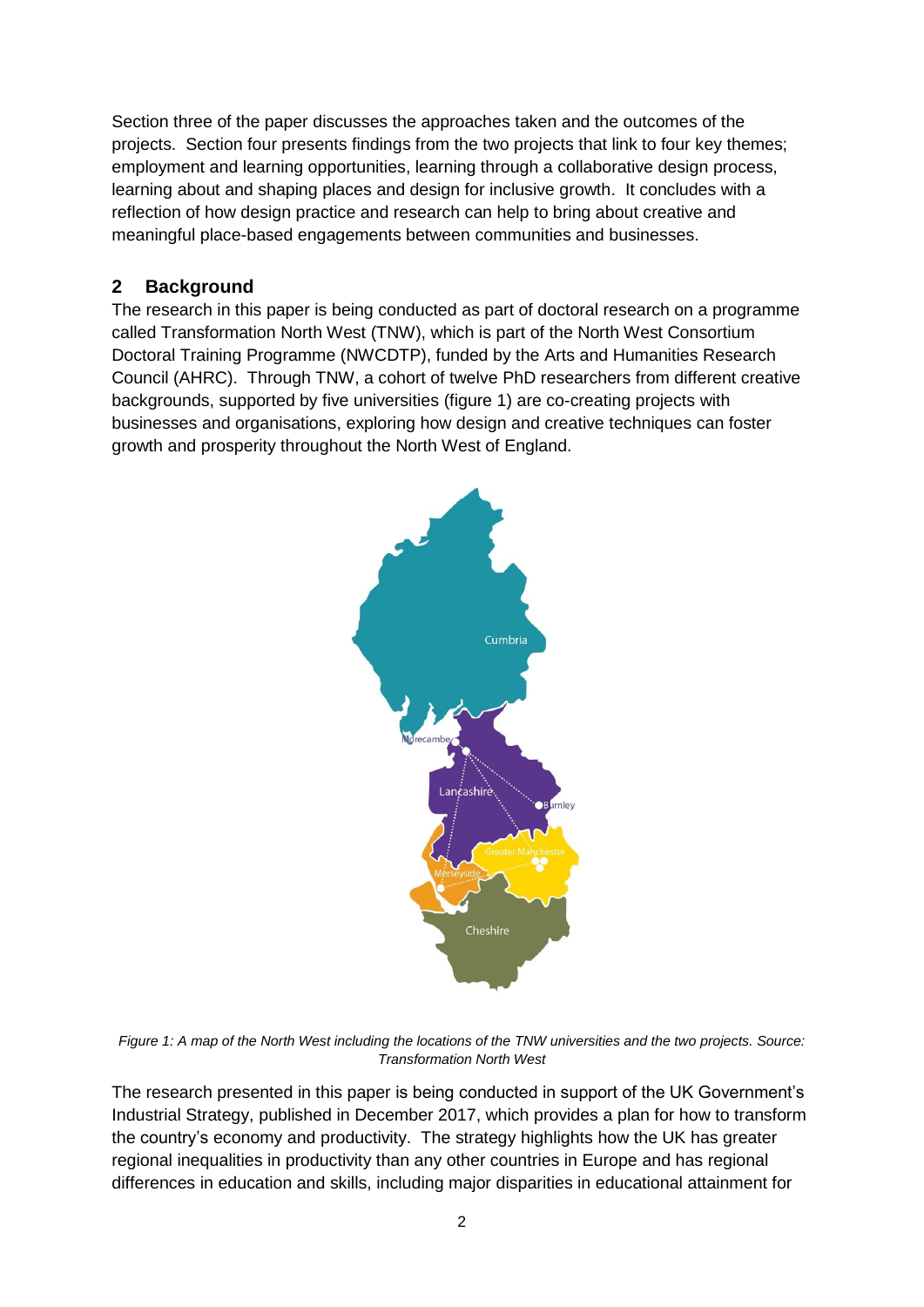young people. One of the biggest challenges is to make improvements across the entire country 'with opportunities available for everyone wherever they live' (HM Government 2017, 229). It suggests that this can be reached by making better use of local assets, working to address regional differences in educational attainment, providing clear careers information and opportunities for lifelong learning, not just learning in formal educational settings.

The TNW cohort have collectively highlighted how the UK's creative industries, in which design is the fastest growing sub-sector (DCMS 2016) can play a key role in driving growth across the country. TNW believes that design research and practice has the potential to influence future policymaking, support work readiness in young people, as well as tackle the place-based divide in the country, bringing together local communities and businesses to shape where they live (TNW 2017 Cohort 2018).

### **2.1 Challenges for Young People and Skills Development**

Young people, aged between 15 and 24, need to be provided with better opportunities to develop new skills and confidence required for the future employment markets, which will in turn have a positive influence on the UK's workforce and productivity. Schools, colleges and businesses need to work together more creatively to provide pupils with rich and meaningful employer encounters that help build a clearer picture of what is required to be successful in the workplace (CDI and The Careers & Enterprise Company 2018; Children's Commissioner for England 2018; Collins and Barnes 2017). Meaningful employer encounters occur when young people are active participants, experience detailed, hands-on learning and are able to choose and shape the engagement and experience that takes place and reflect on their learning (Children's Commissioner for England 2018; Collins and Barnes 2017; Mann and Dawkins 2014). Creative roles are three times less likely to be replaced by automated processes than other workplace roles in the future (Mateos-Garcia and Bakhshi 2016). As a result, there is growing demand for a workforce equipped with these skills, sometimes referred to a 'soft skills' or 'twenty-first century skills' including creativity, communication and teamwork, which are typical of creative and design practitioners (Bakhshi et al. 2017; Design Council 2018; Wright et al. 2018). Young people, teachers and businesses value these skills as highly as good grades, yet not enough is being done to help young people achieve these skills (The Princes Trust 2017; Wybron, Vibert, and Smith 2017). Barriers include educator's lack of experience, training and resources, as well as barriers in the educational system such as assessments and curriculum priorities (Luckin et al. 2017).

Design approaches can be drawn upon to connect young people with businesses and future opportunities, enhancing learning experiences, generating meaningful encounters that contribute to growth and prosperity in communities across the UK. In a co-design process, which builds on participatory design, participants with different backgrounds and experience actively participate in 'collective creativity', which is applied across an entire design process (Sanders and Stappers 2008). In this process, participants share knowledge from their own backgrounds and develop a shared understanding in order to develop a design intervention, such as a product, service or process (Kleinsmann and Valkenberg 2008). Joint inquiry throughout the design process results in mutual learning, where all participants learn together through participating in the design process (Merkel et al. 2005; Sejer Iversen and Dindler 2014; Steen 2013). Co-design has similarities to learning through collaborative problem solving in which a number of people work together as equals to apply knowledge and solve a problem, which are key skills for improving attainment and preparing young people for future work (Luckin et al. 2017).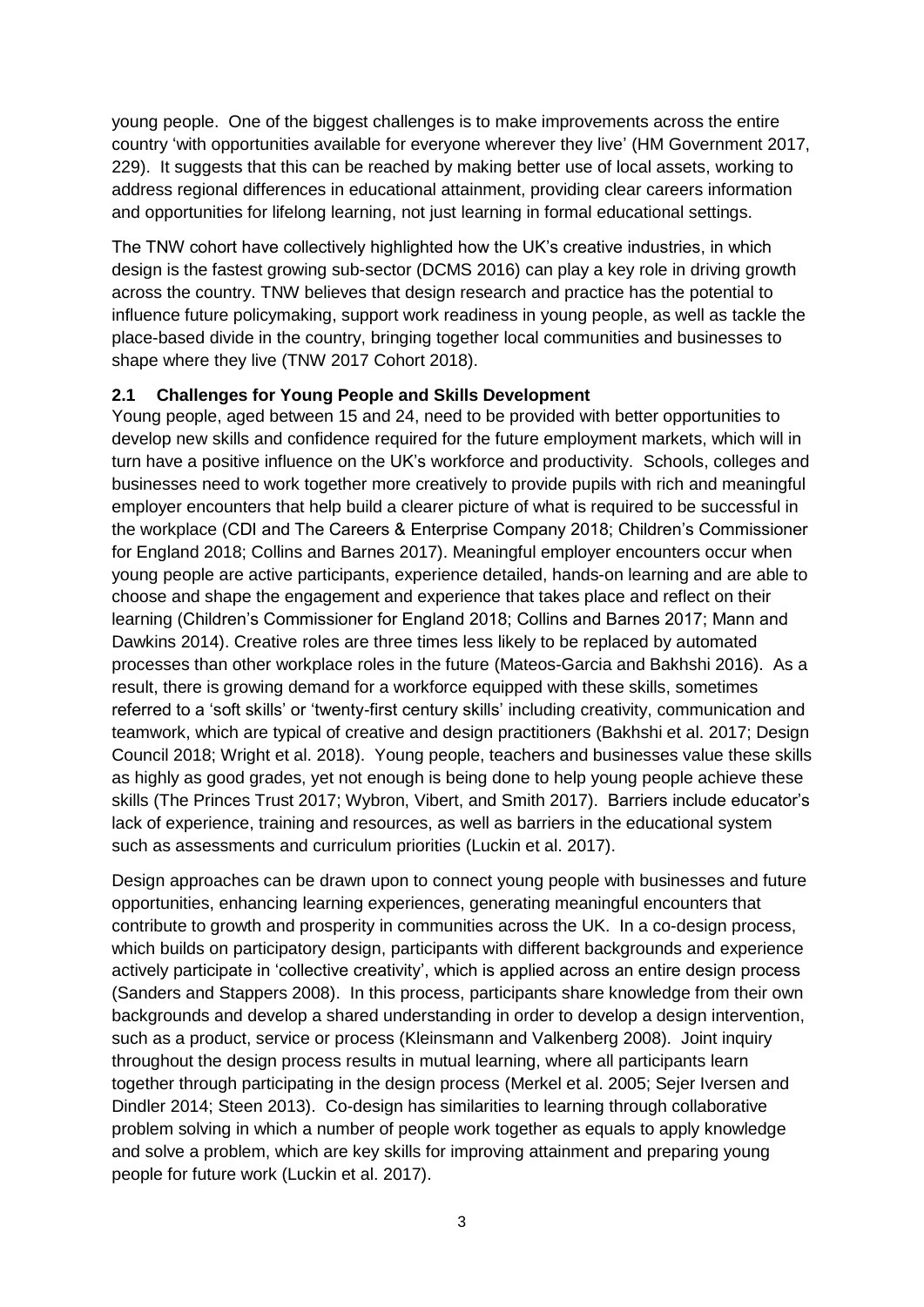Carvalho and Goodyear (2018) and Bang and Vossoughi (2016) link participatory design to innovative learning. Carvalho and Goodyear state that although learning outcomes are emergent and cannot be designed, it is possible to design the components of a network of learning, a complex configuration of various tasks, activities, roles, relationships and artefacts that generate learning. They explore this through their Activity Centred Analysis and Design (ACAD) framework, which they use for service design in educational contexts, highlighting components that could be improved in further design iterations. The tasks and artefacts are comparable to the structure and tools used within a co-design process, which help draw out dialogues between participants and 'identify, frame and solve design problems' during a design process (Vaajakallio and Mattelmäki 2014, 68). The designed components of a network of learning can support designing as well as the learning, which could be the 'hands-on learning' of the participants involved in the co-design process, potentially contributing to the high-quality employer encounter.

#### **2.2 Inequalities in the UK**

The UK has significant regional inequalities (Children's Commissioner for England 2018; Cox 2018; Cox and Longlands 2016; HM Government 2017; Pike et al. 2016) and within those regions, there are inequalities that vary from place to place. This paper focuses on the North West region of England where, like other regions in the country, there are prosperous areas but there are also more deprived communities than many other regions in the country (Children's Commissioner for England 2018; New Economy 2015; ONS 2016), badly affected by public funding cuts (CentreforCities 2019; Raikes and Johns 2019). The Northern Powerhouse is a government strategy for rebalancing the country's economy and strengthening the North, which has been criticised for being vague and not giving enough attention to people's needs (Lee, 2017; The People's Powerhouse, 2017). Many young people in the North are not confident that they will benefit from regeneration through initiatives, such as the Northern Powerhouse, believing the effect is only skin deep (Children's Commissioner for England 2018).

People who grow up in remote rural, coastal or former industrial areas face more barriers to improving their future life prospects than those who grow up in cities and the surrounding areas (Social Mobility Commission 2017; The Select Committee on Regenerating Seaside Towns and Communities 2019). People in these areas may face lower levels of educational attainment, weak employment markets, more low skilled, low paid employment, poor physical and mental wellbeing and poor transport links (Balata 2015; Goodwin and Heath 2016; Rodríguez-Pose 2018; Social Mobility Commission 2017). The Inclusive Growth Commission's strategy tackles an economy 'leaving too many people behind' (p.5), which benefits a wide range of people facing barriers to high quality employment (RSA 2017). Inclusive growth is place-based, therefore utilising local assets, connects different groups including businesses and schools, delivers opportunities to learn skills needed in the future, find quality jobs and attracts people to 'live, work and stay in the place' (RSA 2017, 44).

The potential of design and creativity to contribute to growth and prosperity in disadvantaged communities, including rural, coastal or former industrial towns is underexplored. Yet a need has been identified, for example, The European Design Leadership Board believes that design can contribute to 'inclusive growth' and help improve the lives of 'all the citizens of Europe'(European Design Leadership Board 2012, 3). The Design Council has highlighted the challenge alongside a need for the benefits of the design economy to be better distributed, bridging an increasing gap between regions, companies and people that use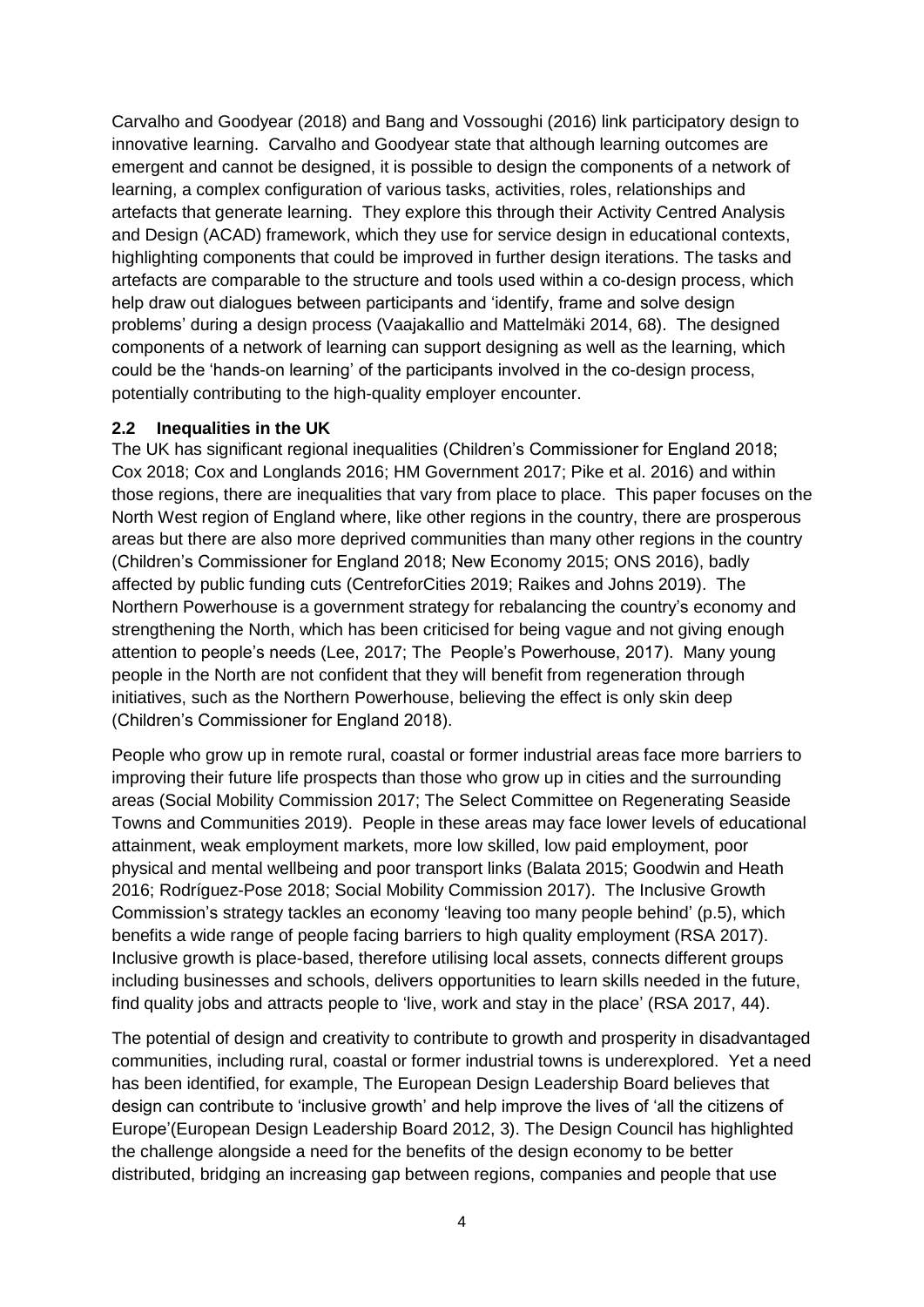design and those who do not (Design Council 2018). Both emphasise developing design skills specifically as means to drive growth throughout the country, rather than how design interventions could contribute to social change, linking local assets as well as focusing on positive impacts in learning and employment. An example of design research in rural areas by Wright and colleagues (2018), found that running a place-based learning programme for design skills in rural areas had the outcome of providing 'tools for active citizenship and resilience' (p. 17) and awareness of the local community and industry beyond the classroom. Their approach was influenced by place-based learning, which enables people to actively engage with their community through 'hands-on experiences', which is believed to improve academic achievement, active citizenship and building twenty-first century skills (Sobel 2004; Wright et al. 2018)

### **2.3 Methodology**

The two projects described in this paper form case studies for the larger TNW doctoral training programme described in section 2.1. The methodological approach to these two projects is influenced by the nature of the TNW programme where PhD researchers cocreate short projects with businesses, which may produce new products or services and also develop an understanding of how design techniques can drive growth and prosperity in the North West.

Broadly, the approach to research on the TNW programme is, as Christopher Frayling (1993) describes it, 'Research through Design' wherein research takes place throughout the design process, gaining an understanding of *how* the design takes shape, not simply shaping the final outcome. An action research approach is suitable for these projects, building upon the learning in each one and applying to the next. The aim is for the researchers, businesses and organisations to collaborate equally and for the projects to include cycles of planning, acting, observing and reflecting, which is similar to a design process (Swann 2002). The aim is to gather information for the researcher, as well as produce a beneficial outcome for other participants, which may be business partners or groups of people taking part in the design process. Swann stresses that action research in design is more than 'just a multidisciplinary design team approach', that the beneficiaries of the work should be 'genuine collaborators', not merely involved for tokenistic feedback (2002; p.57), which fits well with the aims of a co-design approach, where participants work together as equals.

Design work for education can be categorised as a sub-category of socially responsible design (Carvalho and Goodyear 2018). The social design presented in this paper is in line with one of Tromp and Hekkert's (2019) three definitions of social design, which 'builds social capital', a network of values and understandings that facilitates co-operation in communities (OECD 2007). Design is used with the community rather than for the community and there is a focus on the well-being and resilience of a community, using a participatory design process that 'empowers people to redesign better alternatives' to current solutions (2019, 19). A co-design approach complements research in this area, combining a range of different experience and learning through a process of mutual inquiry, aiming to support the sustainability of designed interventions. TNW is focused on the North West of England and both of these projects focus on drawing on the strengths and ideas of businesses, organisations and groups of people who work or live in specific locations. Therefore, a place-based approach, as described in section 2.2 is combined with a co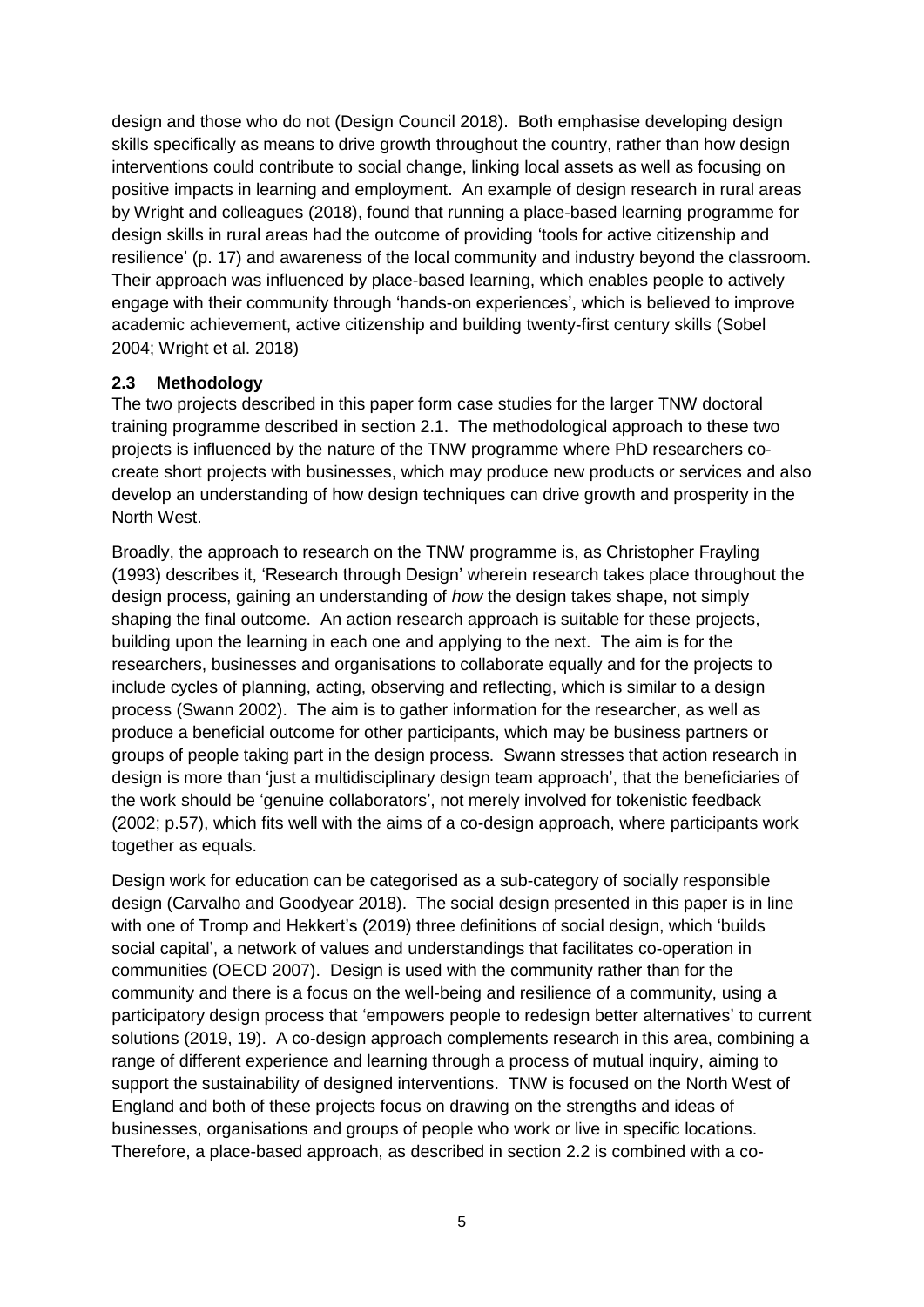design approach in these projects in order to use design as means to engage, draw out local knowledge and connect a variety of people with the assets where they live.

# **2.4 Transformation North West Projects**

This section includes a description of project one; Yplinkedin and a brief description of project two, Redesign by the Sea, which is still in progress. The Yplinkedin project outlines how a place-based collaborative design approach engaged young people and businesses around learning and future employment opportunities, as well as adapting Carvalho and Goodyear's 'Activity Centred Analysis and Design' (ACAD) framework (2018) to visualise and analyse the components of the engagements contributing to emergent learning and for this research, includes an adaptation on the original framework, the outcomes of the codesign.

## **2.5 Project One: Yplinkedin, Burnley**

TNW researchers co-designed with digital design practitioners from a company called Blackbeard and youth workers from Participation Works, a not-for-profit company in Burnley, Lancashire on a six-month Big Lottery funded project called Yplinkedin, which aimed to connect local young people to learning and work opportunities. Figure 2 shows the many different actors involved in the project. The project aimed to tackle challenges facing school pupils across the town, such as limited knowledge of work and low confidence, as well as factors contributing to economic decline including low educational attainment and a declining population (Burnley Council 2017; Lancashire County Council 2018).



*Figure 2: The range of actors involved in the Yplinkedin project in Burnley. Source: Author's own*

The design practitioners structured the phases of their design process based on the Design Thinking Model created by the Hasso Plattner Institute (Plattner, Meinel, and Leifer 2011),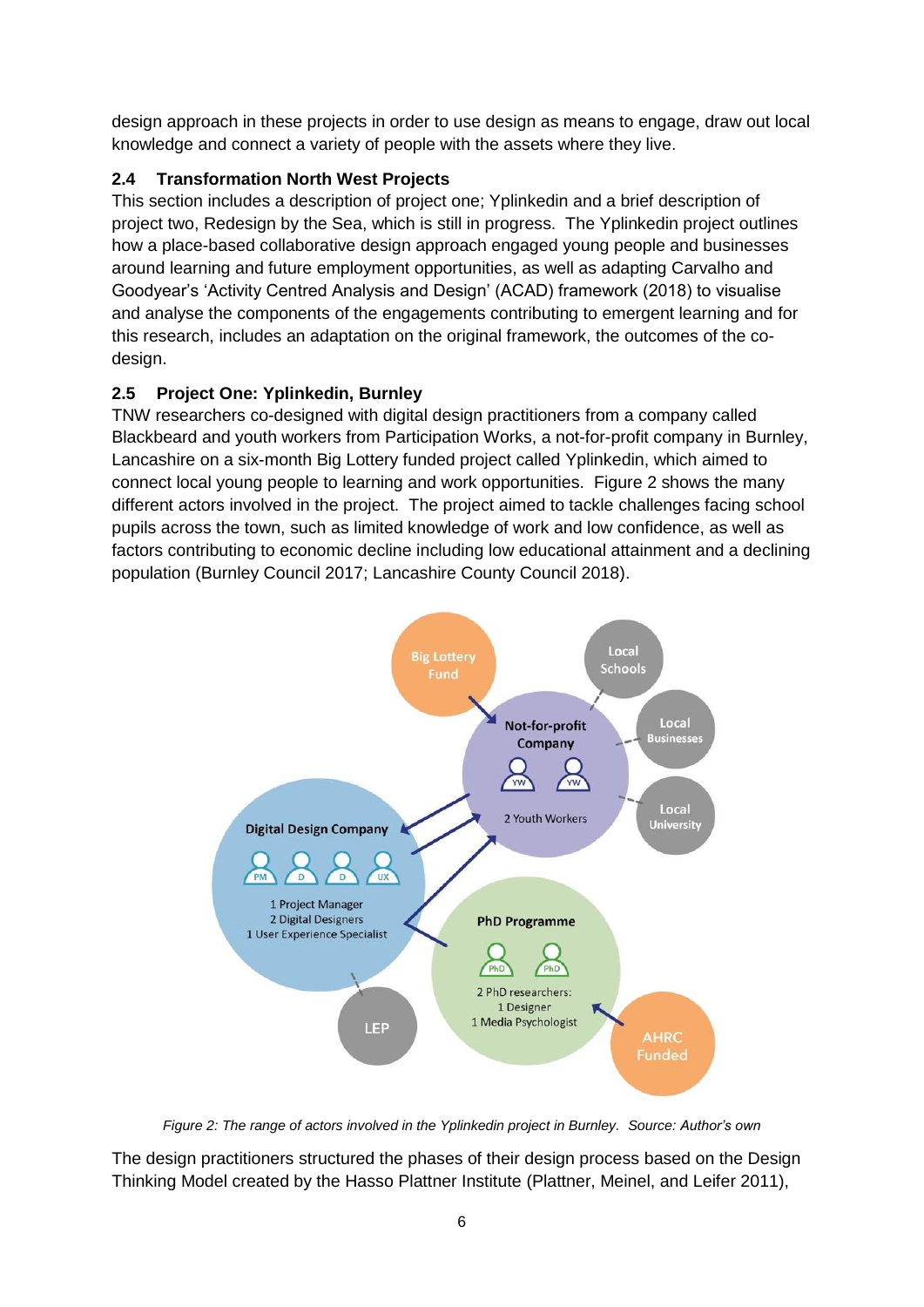moving through phases of planning, discover, define, ideate, pausing the project at the deliver stage whilst seeking additional funding to deliver the design intervention (Figure 3).



*Figure 3: The design process used to structure the project. Source: Author's own*

The youth workers used existing local networks of schools and businesses to set up and deliver engagement sessions for both groups, seeking views on skills, work experience and living in Burnley from the two different groups. These sessions were structured with a range of tasks, supported by various tools and the facilitation skills of the youth workers and design practitioners. Figure 4 adapts the Activity Centred Analysis and Design framework to visualise the configuration of designed components that contributed to the emergent learning and design activity and outcomes on the project. The team co-designed a number of tasks for the project, which were organised according to the Design Thinking Model, which were supported by a number of different tools for capturing information, analysing and designing, as well roles and division of labour depending on background and expertise (Figure 5 and 6). This combination resulted in emergent activity, such as capturing the views of young people and businesses, the input of larger organisations, such as the Local Enterprise Partnership (LEP) and the decisions made on the direction of the design, which produced the outcomes of learning for the various actors involved, design prototypes for a website and new youth service outcomes.



*Figure 4: Activity Centred Analysis and Design (ACAD) for the Yplinkedin project. Source: Author's own, based on Carvalho and Goodyear's framework*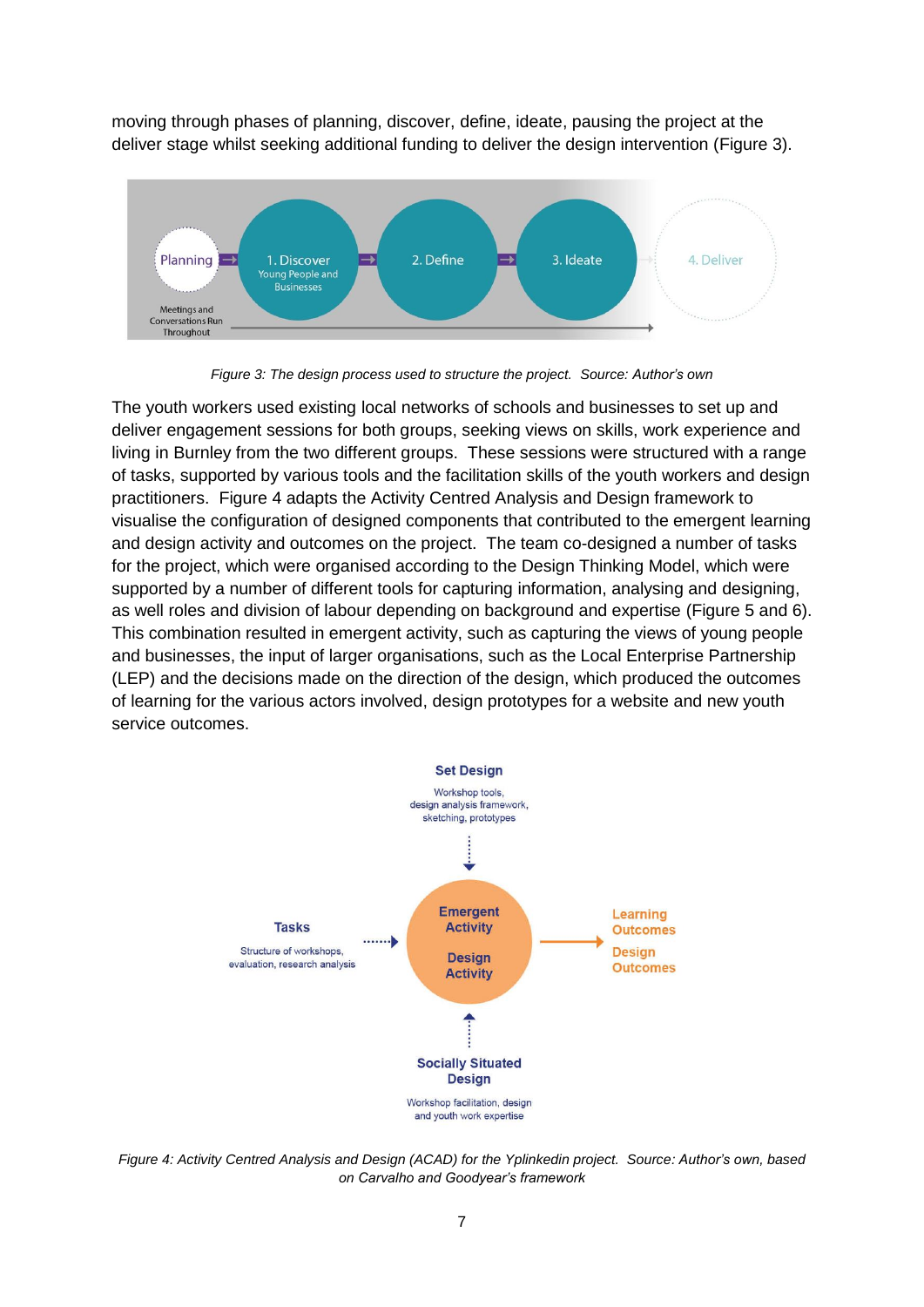

*Figure 5: An example of one of the tools used in the discover phase of the project, asking young people to list what they wanted to do in the future as a 'Bucket List'. Source: Yplinkedin project*



*Figure 6: Young people responded to questions about their opinions of Burnley and finding a job there. Source: Yplinkedin project*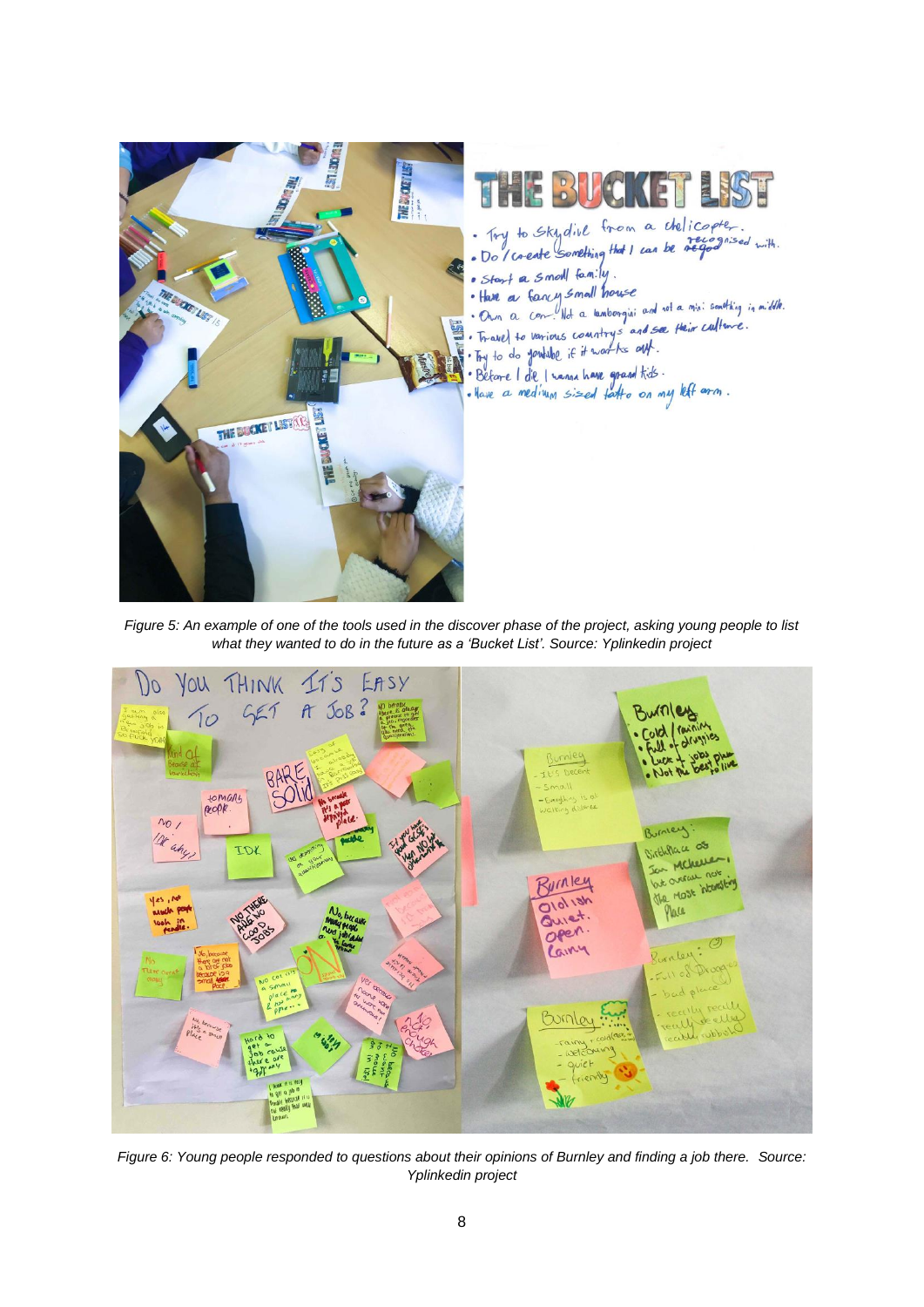Co-design on the project took place between the team of design practitioners, youth workers and researchers (Figure 7). The co-design team worked together throughout the entire design process, ensuring that the youth workers had ownership of the final design intervention as they would be responsible for driving and sustaining it. In interviews throughout the process, the team reflected on a range of learning outcomes the co-design process had delivered, from knowledge of the challenges facing Burnley, new methods, skills and increased confidence in their own abilities, as well as its effect on strengthening their social capital. Restraints on time and funding prevented the team from engaging the school pupils and businesses in actively designing the intervention and no evaluation of emergent learning for the school pupils was undertaken. However, we can assume that the young people developed awareness of their skills and views of Burnley from informal feedback collected during the workshops. It was generally felt that the co-design experiences had a positive effect on the careers support service provided by the youth workers as a result of the project.



*Figure 7: The co-design team analysing the information collected in the workshops. Source: Yplinkedin project*

The designed outcome is a prototype website aimed at young people, businesses and education providers in Burnley, which enables connections with each other for mutual benefit (Figure 8). Businesses can advertise opportunities and seek young people who fit their criteria, young people can access support, opportunities and build and seek mentorship from role models, and educators can help to mediate the connections. Focus groups were held with school pupils and businesses to gain feedback to shape the prototype and the team are now seeking funding for further development of the prototype website. More detail on this project is included in the author's previous paper (2019).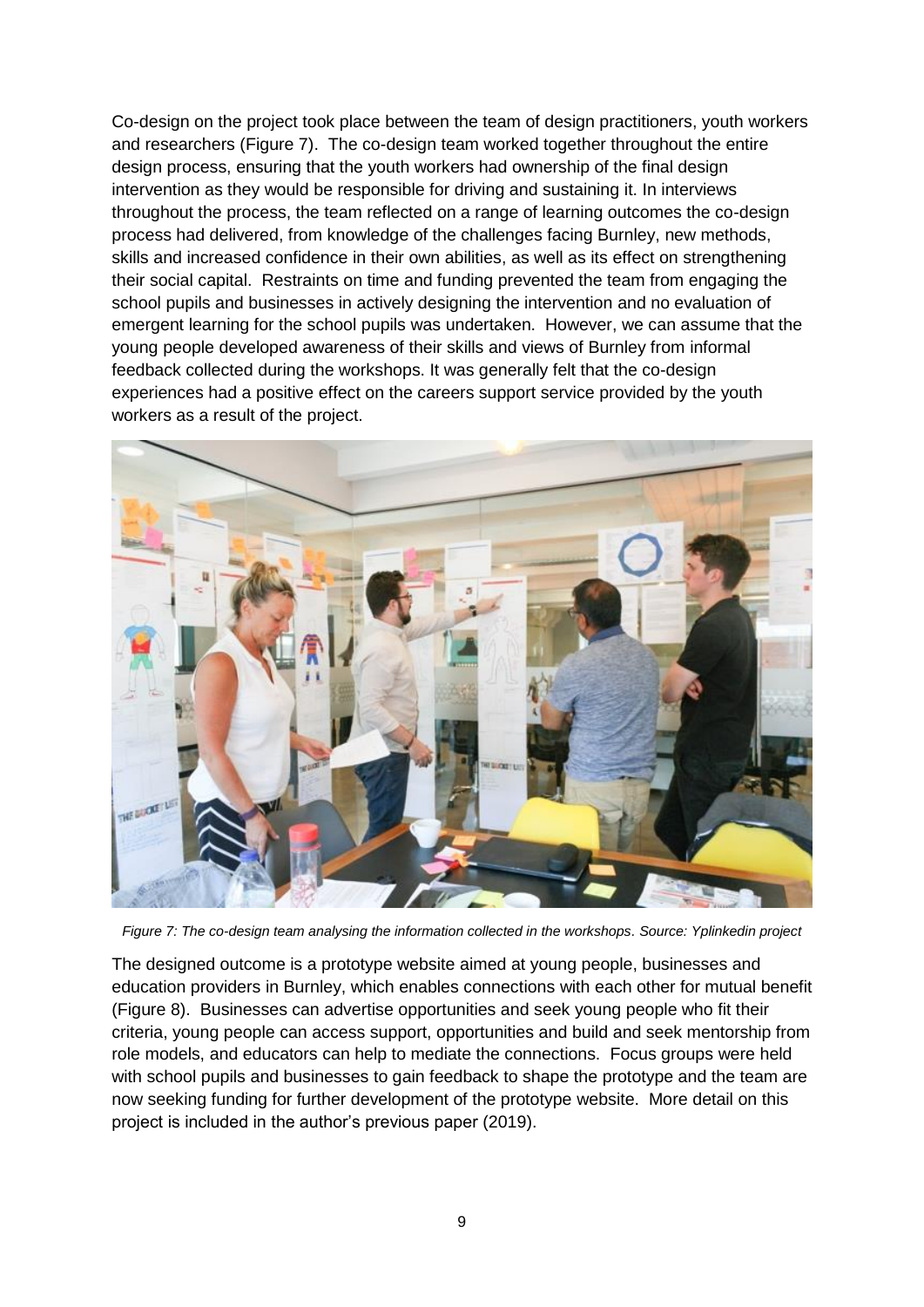| Ne YPLINKDIN                                                                                                                                                                                                                                                                                                                                                    |                           | $\mathbb{S}^{\bullet}$                                                                                                                                                                                                                                                                                                                                       |                          |
|-----------------------------------------------------------------------------------------------------------------------------------------------------------------------------------------------------------------------------------------------------------------------------------------------------------------------------------------------------------------|---------------------------|--------------------------------------------------------------------------------------------------------------------------------------------------------------------------------------------------------------------------------------------------------------------------------------------------------------------------------------------------------------|--------------------------|
| 大<br><b>Build My Skills</b><br>My Hub<br><b>STAR</b>                                                                                                                                                                                                                                                                                                            | Chat to Pro<br>$\bigcirc$ | ζη Find My Path<br>由<br><b>Opportunities</b><br>w                                                                                                                                                                                                                                                                                                            | Fellowship               |
|                                                                                                                                                                                                                                                                                                                                                                 |                           |                                                                                                                                                                                                                                                                                                                                                              |                          |
| Opportunities<br>Nationwide                                                                                                                                                                                                                                                                                                                                     | Local                     | 33 Miles<br>Area Search                                                                                                                                                                                                                                                                                                                                      |                          |
| <b>Work Experience Opportunities</b>                                                                                                                                                                                                                                                                                                                            |                           | <b>Job Opportunities</b>                                                                                                                                                                                                                                                                                                                                     |                          |
| Warburton Placement<br>Burnley 1 Week Placement                                                                                                                                                                                                                                                                                                                 | <b>Varhurton's</b>        | Boohoo.com Job - Designer<br>Burnley Start Date: 02/11/19                                                                                                                                                                                                                                                                                                    | boohoo<br>@ 10 day's Old |
| Lorem ipsum dolor sit amet, ex tantas nemore pri. Diam latine eripuit.<br>ex sea.Lorem ipsum dolor sit amet, ex tantas nemore pri. Diam latine<br>eripuit ex sea. Diam latine eripuit ex sea.Lorem ipsum dolor sit amet,<br>ex tantas nemore pri. Diam latine eripuit ex sea.Lorem ipsum dolor sit<br>Thinking milk tv2 nemore pri. Diam latine eripuit ex sea. | C 1 Day Old               | Lorem ipsum dolor sit amet, ex tantas nemore pri. Diam latine eripuit ex<br>sea.Lorem ipsum dolor sit amet, ex tantas nemore pri. Diam latine eripuit<br>ex sea. Diam latine eripuit ex sea.Lorem ipsum dolor sit amet, ex tantas<br>nemore pri. Diam latine eripuit ex sea.Lorem ipsum dolor sit amet, ex<br>tantas nemore pri. Diam latine eripuit ex sea. |                          |
|                                                                                                                                                                                                                                                                                                                                                                 | View Placement            |                                                                                                                                                                                                                                                                                                                                                              | View Job.                |
| <b>Rolls Royce Placement</b><br>Rumber 1 Week Placement                                                                                                                                                                                                                                                                                                         | Rolls-Royce               | British Airways - Marketing Assistant<br>Europes Start Date: 02/13/19                                                                                                                                                                                                                                                                                        | <b>BRITISH AIRWAYS</b>   |
| Lorem ignum deler ett ser an 1999 i Level 3 Skill Level require<br>Level 3 Skill Level required<br>origint ox sea. Diam is                                                                                                                                                                                                                                      | C 5 Days Old              | Level 3 Skill Level required<br>$\Box$<br>Lormm ipsum dolor sit as                                                                                                                                                                                                                                                                                           | C 1 Day Old              |
| es tantas nemore pri. Diam latine stipult ex sea Lorem ipsum doior sit<br>amet, ex tantas nemoce pri, Olam latine eripuit ex sex.                                                                                                                                                                                                                               |                           |                                                                                                                                                                                                                                                                                                                                                              |                          |
| $\sim$                                                                                                                                                                                                                                                                                                                                                          | Vidus Hanessad            | <b>BP Power - Technician</b>                                                                                                                                                                                                                                                                                                                                 |                          |
|                                                                                                                                                                                                                                                                                                                                                                 |                           | Himiles Shirt Date: 02/13/19<br>Level 4 Skill Level required<br><b>F</b><br>Lorem idsum dolor sit                                                                                                                                                                                                                                                            | <b>C</b> 1 Day Old       |
| View All                                                                                                                                                                                                                                                                                                                                                        |                           |                                                                                                                                                                                                                                                                                                                                                              |                          |

*Figure 8: A screenshot of the prototype Yplinkedin website. Source: Yplinkedin project*

## **2.6 Project 2: Redesign by the Sea, Morecambe**

This project, in progress at the time of writing, is a collaboration with a creative practice called Deco Publique who co-curate major public art and cultural festivals throughout the North West of England with a focus on placemaking and regeneration. The aim is to foster new sustainable links between the creative practice and the community and co-design a place appropriate programme of activities with and for young people at the annual Morecambe Vintage Festival. Although Morecambe is challenged by significant economic decline and areas of deprivation, the Festival is a major asset, celebrating arts and culture from the past and present as well as reflecting the character of the town. Each year the festival generates over £1 million a year to the area providing a much needed economic boost (Lancaster City Council 2016). The project comes at a turning point for Morecambe, as it plans to be the new home to Eden Project North (Eden Project 2018).

Co-design sessions have been co-developed with Deco Publique, the first author, TNW PhD researcher colleagues, and teachers at a local secondary school in the centre of Morecambe. The lead researcher (first author) conducted conversations between the different actors to deliver co-design activities that will produce benefits for all involved, which will be reflected on through the cycles of the action research process. Figure 9 shows the different needs of everyone involved in the co-design sessions, which feed into the festival programme.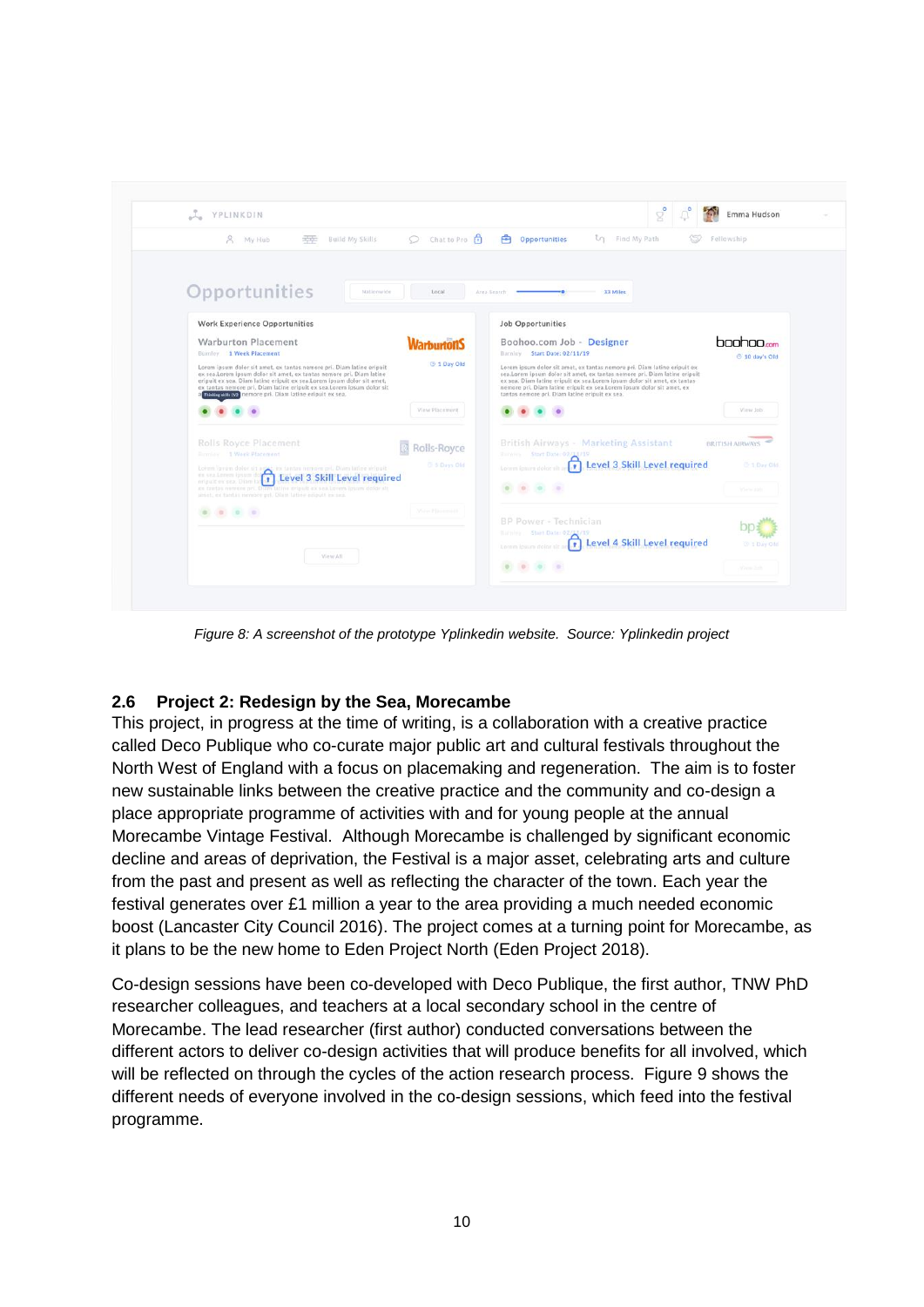

*Figure 9: The different actors and their needs for the co-design engagement. Source: Author's own*

The plan is to run three 2-hour workshop sessions for the school pupils. The first workshop will gain an overview of the views of the group and the second will aim to redesign the programme for the Vintage Festival. In the third workshop, the ideas will be refined further with expert input from Deco Publique. The ACAD framework for the project will have a similar form to the one from the Yplinkedin project (Figure 4). However, the teachers will be present to encourage the young people and the project will aim to provide a meaningful employer encounter through an exploration of Deco Publique's work, skills, roles and its relevance to Morecambe. This will be followed by a hands-on co-design experience, supported by a range of tools and resources to learn what it is like to be an events programmer and develop creative and collaboration skills. The outcome will be learning for all actors involved in the process and festival programme concepts that will be used to shape the Festival in the future.

Like the Yplinkedin project, the young people will provide their views on living in and their future in Morecambe but the discussion they generate will not just benefit Deco Publique, it will help the whole group co-design a programme of Festival activities for young people. In the Yplinkedin project, the information collected on perceptions of current and future life in Burnley were underused in the design development and focus was placed on the specific needs of the young people. This will not be the case in project two, where the views on Morecambe will be key to place-based learning and place-based co-design of festival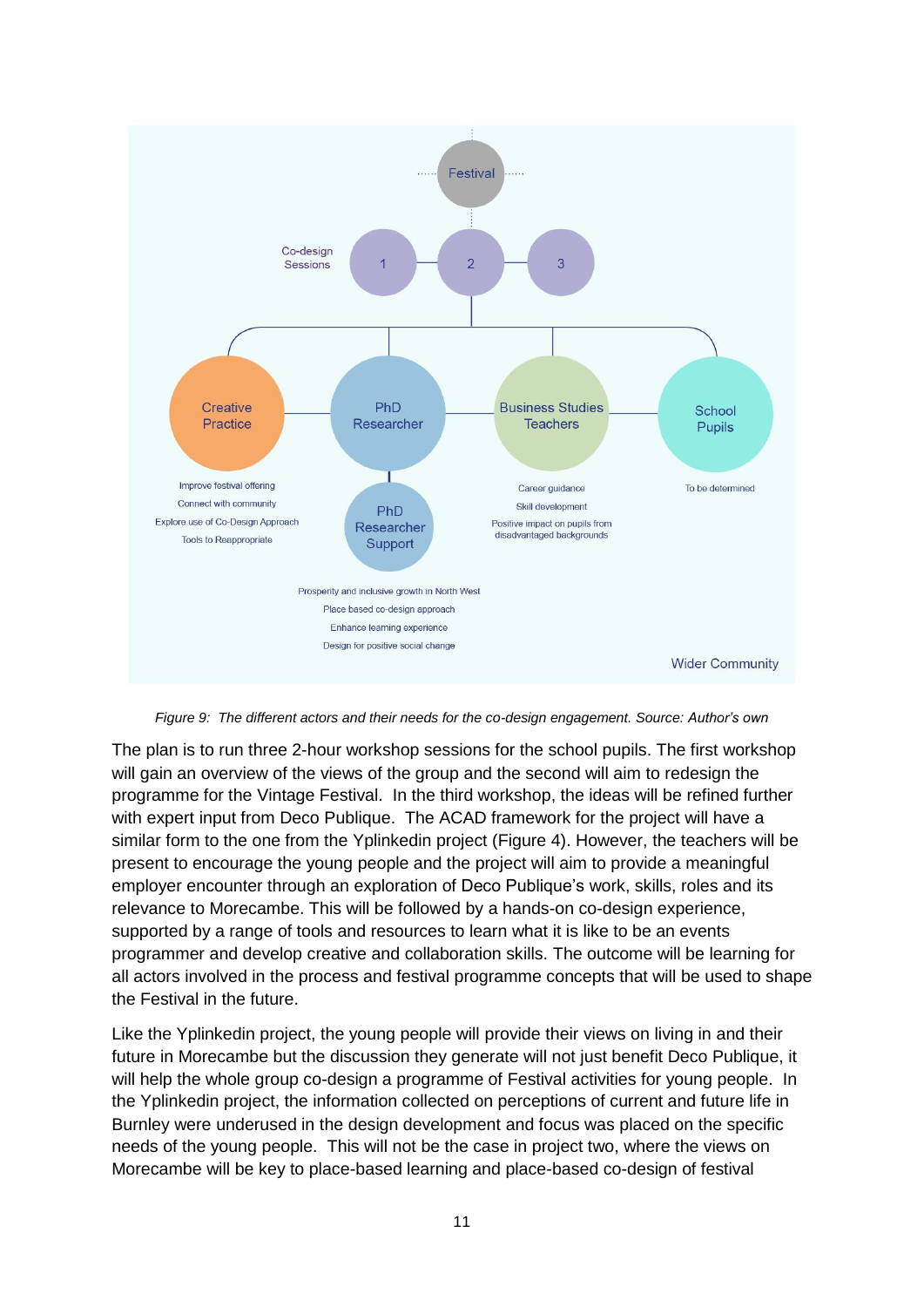activities. For example, in the Yplinkedin project the young people were asked for a rating of Burnley based on the website 'Trip Advisor', in the second project, we will build on this method in more detail through reviews, ratings and information on what is missing using a specifically developed tool (Figure 10). Observations on how the young people respond to the co-design sessions will be recorded throughout, coupled with an evaluation of the learning and any other outcomes the different actors gain from each workshop, focused particularly on the young people and Deco Publique.

| Your Top Things to See & Do in Morecambe     | Search:                                                                         |                          |          |                                                           |
|----------------------------------------------|---------------------------------------------------------------------------------|--------------------------|----------|-----------------------------------------------------------|
|                                              | Europe > United Kingdom > England > Lancashire > Lancaster District > Morecambe |                          |          |                                                           |
|                                              | <b>Your Top 3</b>                                                               |                          |          |                                                           |
| Types of Things to Do                        | What is it?<br>1.                                                               |                          | Ratings: | What do you that is do fun or                             |
| Sights & Landmarks<br>Nature & Parks         | Review it:<br>Eg. Why did you choose it?                                        | Fun:                     |          | interesting outside Morecambe? Why?<br>Write and/or draw: |
| Nightlife                                    |                                                                                 | How easy<br>to do:       |          |                                                           |
| Shopping<br>Concerts & Shows                 |                                                                                 | Cost:                    |          |                                                           |
| Fun & Games<br><b>Outdoor Activities</b>     | What is it?                                                                     |                          |          |                                                           |
| Classes & Workshops<br>Tours                 | 2<br>Review it:                                                                 |                          | Ratings: |                                                           |
| Museums<br>Transportation                    | Eg. Why did you choose it?                                                      | Fun:<br>How easy         |          |                                                           |
|                                              |                                                                                 | to do:                   |          |                                                           |
|                                              |                                                                                 | Cost:                    |          |                                                           |
|                                              | What is it?<br>$\overline{\mathbf{3}}$                                          |                          | Ratings: | What activity is missing in Morecambe?                    |
|                                              | Review it:<br>Eg. Why did you choose it?                                        | Fun:                     |          | Why?                                                      |
|                                              |                                                                                 | How easy<br>to do:       |          | Write and/or draw:                                        |
|                                              |                                                                                 | Cost:                    |          |                                                           |
| <b>TRANS</b><br><b>FORMA</b><br><b>TIONW</b> | Vintage by the Sea Festival                                                     |                          | Ratings: |                                                           |
|                                              | Review it:                                                                      | Fun:                     |          |                                                           |
|                                              |                                                                                 | How easy<br>to do/go to: |          |                                                           |
| DECO<br><b>PUBLIQUE</b>                      |                                                                                 | Cost:                    |          |                                                           |
|                                              |                                                                                 |                          |          |                                                           |

*Figure 10: An example of one of the tools used in the first session. Source: Author's own*

Despite the project only being in the planning phase, the collaboration is already having a positive impact on the sustainability of the festival and the local community. Deco Publique has included details of the project in a bid to Arts Council England, stating that the collaboration expands their 'knowledge in meaningful and impactful cultural intervention and localised change' (Deco Publique, 2019).

# **3 Findings**

## **3.1 Employment and Learning Opportunities**

A collaborative design approach can structure meaningful and sustainable engagements between young people and businesses, which many careers and education focused organisations are calling for but providing little information on how to implement. These interactions can offer young people a unique and engaging opportunity to learn through designing something beneficial in partnership with professionals working in the field.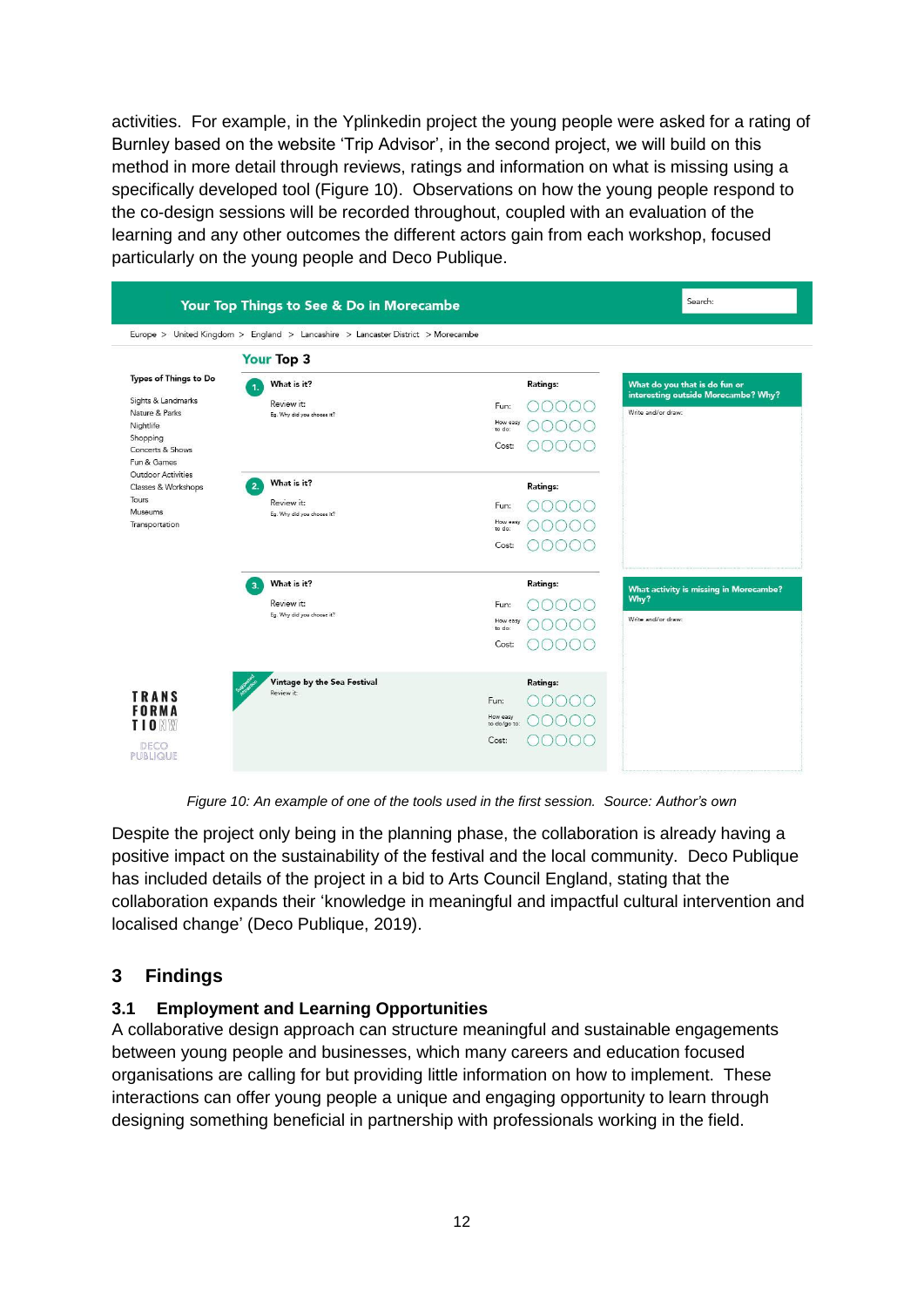The process outlined in the first project demonstrates how a co-design team can gather, analyse and take action through design using the information on aspirations and barriers to work experience and skills development with young people across schools in a town. Specifically, they found that pupils across Burnley had little awareness of the job opportunities in the local area or how to take steps to finding and applying for them. The team transformed these insights into a prototype for a website to connect young people, educators and businesses, which would provide routes to learning opportunities and employment opportunities for a wider community of young people and businesses in the district.

Despite research that shows that schools are inflexible and often difficult to engage with, the youth workers had strong ties to local schools, which made the engagements easy to facilitate. However, engagement between the youth workers, design practitioners and schools could have been reinforced for increased direct benefit to the young people by enabling them to understand more about design, through co-designing ideas for the platform. In the second project, mutual benefits to Deco Publique and the pupils will be delivered by gathering information and opinions on the Festival and pupils will be given the opportunity of a high-quality employer encounter through co-design.

#### **3.2 Learning through a Collaborative Design Process**

Working as genuine collaborators in the co-design process facilitates a number of different learning outcomes. In the Yplinkedin project, the designers and youth workers worked together as equals, which helped develop skills and influence future practices for both companies. In the situation where there was limited funding, they were able to learn from each other through practice rather than undergoing any formal training. The youth workers reported during the process that they had new ideas for how to improve their service offering for young people. Five months after the end of the project, they report that they are now running new careers support services and have implemented changes to the way they work as a direct result of the project.

Knowledge of the skills, confidence and aspirations of young people in Burnley were collected as a result of the process, which has fed into both the prototype design and youth workers services. The young people were not directly involved in the co-design of the platform and no formal evaluation of the learning of the young people and businesses involved in the project was carried out due to time and resource. The second project will build co-design into the engagement from the beginning and will evaluate the emergent learning with the actors involved throughout the project to build insight in this area.

This paper has adapted the ACAD framework to reflect the emergent learning activity, with the additional outcome of design produced by the project. The framework includes the design of components, both physical and social, for co-design activity. The tools and tasks utilised are dependent on the skills of the people involved in the facilitation of the project. In the Yplinkedin project, the team reflected that the tools used in the workshops with young people and businesses required the facilitation skills of the team to help identify and frame views. The design practitioners' frameworks applied during the 'define' and 'ideate' stage of the process also needed additional knowledge and facilitation skills to use, as the youth workers found them difficult to grasp corresponding with research by Donetto, Pierri, Tsianakas, & Robert (2015) and Vaajakallio & Mattelmäki (2014). As a result of the Yplinkedin project, the team of facilitators of the second project will be involved in the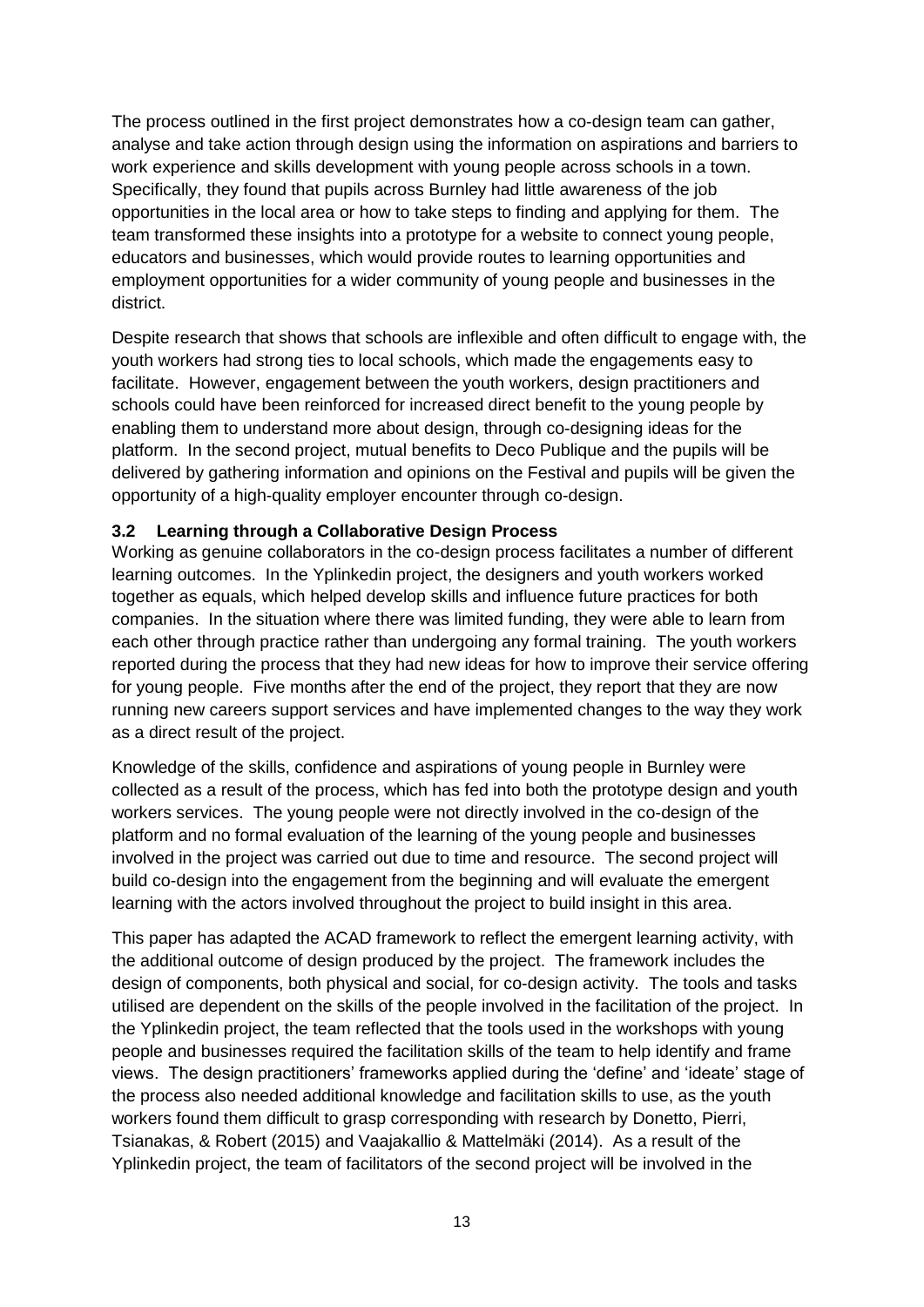co-design of the tasks and activities for the engagement so that they are comfortable using them to help prompt ideas from the young people.

## **3.3 Learning About and Shaping Places**

Specific tasks and tools in design projects that prompt a reflection on place help young participants to think about where they live and what learning development and employment opportunities are on offer there. The Yplinkedin project gathered views on the prospects available in Burnley but the ideas were not fully utilised in the design of the platform. The second project will also seek to enable young people to reflect on their hometown, however tools and facilitation will also seek to help the participants think creatively about what they would like in their hometown in the future. The participants will reflect on how arts and cultural events provide benefits to their hometown and come up with new ideas to improve where they live through conversations and interactive activities with creative practitioners who are experts in this field.

These projects have the potential to contribute to discussions and decisions that influence the wider community. Businesses and organisations engaging with and developing ideas with their local communities also have the potential to influence local authorities and organisations with the decisions that affect the communities. For example, youth workers from the Yplinkedin project are approaching Burnley Council and University of Central Lancashire to discuss the outcomes of the project. Deco Publique intend to present information from the project to the local board of councillors, who make funding decisions, demonstrating connections with the local community that contributes to the sustainability of their practice.

## **3.4 Design for Inclusive Growth**

Place-based design has a role to play in delivering inclusive growth. This paper presents examples that demonstrate how a co-design approach and methods have been used to contribute to positive futures in coastal and post-industrial towns in the North of England that face economic and social decline. Both examples utilise and connect local assets, such as businesses varying in size and sector, and youth organisations. Through design processes, they draw out and include the voices of young members of the local community, that may not otherwise be heard. The projects aim to design services and products that break down barriers for community members to find quality work experience or mentorship in the local area. They also bring together young people, educators and businesses to work together creatively, delivering high quality employer encounters through participation in a co-design process. In addition, these encounters can incorporate place-based education, learning and developing through reflecting on the community beyond the classroom walls. All of these approaches have the potential to tackle negative perceptions of the local community and future employment prospects in the local area and throughout the North.

# **4 Key Contribution to the Field**

This paper has highlighted new ways in which design practice and research can structure and strengthen creative and meaningful place-based engagements between communities and businesses, which is underexplored in current research. The paper demonstrates how it is possible to shape co-design projects that draw on and connect local assets, as well as help equip people with the knowledge about high quality work where they live. This paper has stressed how important it is that these meaningful engagements are distributed across the whole country, to places that are often overlooked, which can help with one of the UK's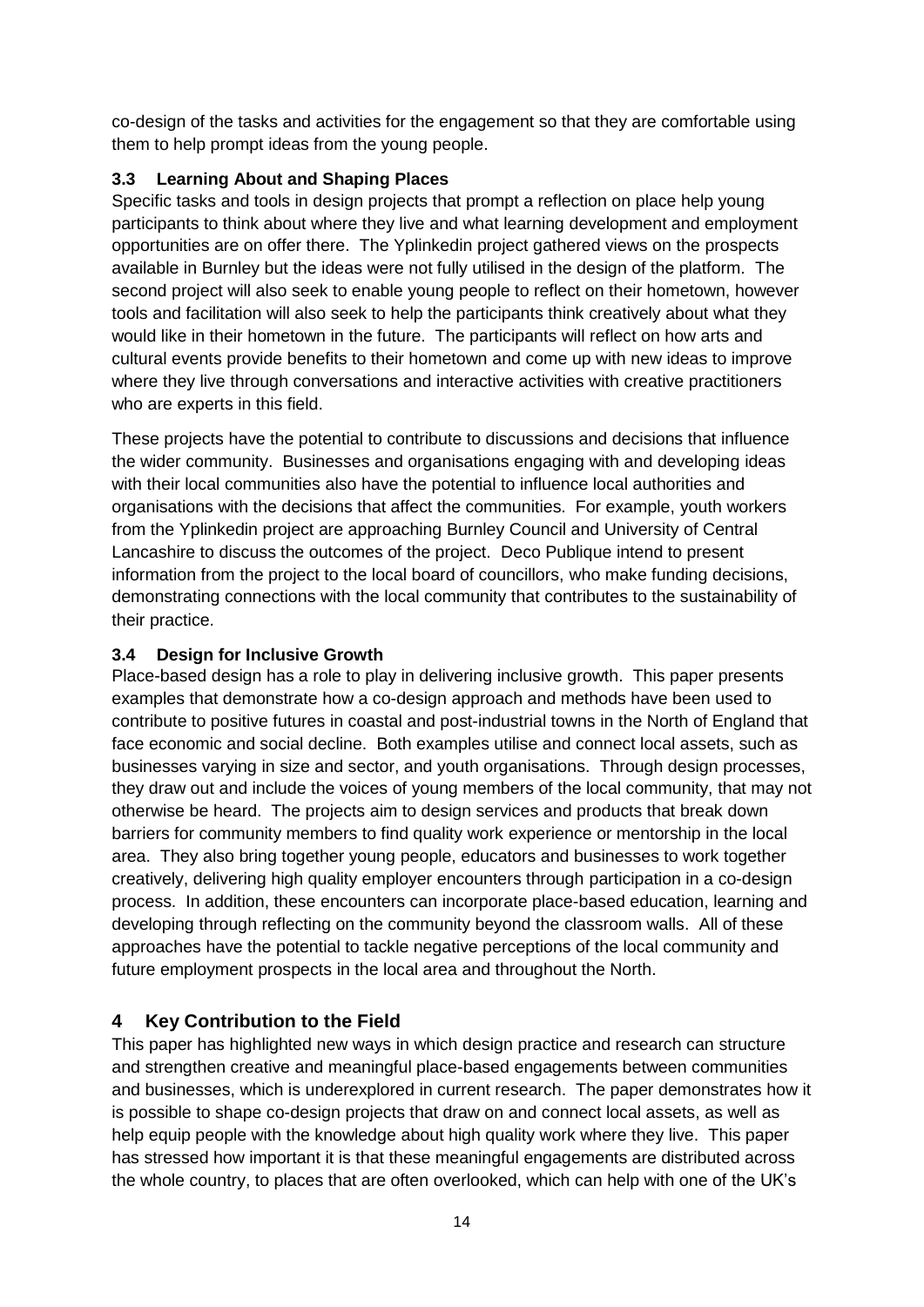biggest challenges of providing opportunities for everyone everywhere, tackling regional disparities. This is believed to have the potential to influence the future workforce and national prosperity. This paper calls for more design research into both meaningful learning experiences and place-based inequalities, which are interlinked.

The research on the Redesign by the Sea Project is still in progress and therefore insights could only be drawn from the limited work to date. Insights on the impact of the Yplinkedin project are still emerging as the team continue to seek further funding and develop a network of potential users and contributors. However, changes to the services delivered by the youth workers to both young people and businesses as well as ongoing meetings with local institutions should produce new insights.

This paper brings together findings from the first two projects from a series of projects shaping future patterns of work, employment, training and skills for young people. These insights will be strengthened by forthcoming projects, which will contribute further to research in the area of inclusive and sustainable growth and prosperity across the UK.

## **5 References**

- Bakhshi, Hasan, Jonathan M Downing, Michael A Osborne, and Philippe Schneider. (2017). The Future of Skills. Employment in 2030. London. www.nesta.org.uk.
- Balata, Fernanda. (2015). Blue New Deal.

https://neweconomics.org/uploads/files/2ec4a9d52360c8dd5a\_a7m6yt6ik.pdf.

- Bang, Megan, and Shirin Vossoughi. (2016). "Participatory Design Research and Educational Justice: Studying Learning and Relations Within Social Change Making." Cognition and Instruction 34(3): 173–93. http://www.tandfonline.com/action/journalInformation?journalCode=hcgi20
- Burnley Council. (2017). Making It in Burnley: Burnley Council's Strategy for Raising Aspiration 2017- 2020. Burnley. https://burnley.moderngov.co.uk/documents/s5767/Aspiration Strategy 2017.pdf
- Carvalho, Lucila, and Peter Goodyear. (2018). "Design, Learning Networks and Service Innovation." Design Studies 55: 27–53.
- CDI, and The Careers & Enterprise Company. (2018). The Gatsby Benchmark Toolkit Practical Signposting Tools for Schools The Gatsby Benchmark Toolkit. London. https://www.careersandenterprise.co.uk/sites/default/files/uploaded/gatsby\_benchmark\_toolkit. pdf
- CentreforCities. (2019). "Austerity Hit Cities Twice as Hard as the Rest of Britain: Northern Cities Budgets Have Faced the Biggest Cuts." CentreforCities.

https://www.centreforcities.org/press/austerity-hit-cities-twice-as-hard-as-the-rest-of-britain/ Children's Commissioner for England. (2018). Growing Up North. London.

- https://www.childrenscommissioner.gov.uk/wp-content/uploads/2018/03/Growing-Up-North-March-2018-1.pdf
- Collins, Jill, and Anthony Barnes. (2017). Careers in the Curriculum. What Works? London. www.careersandenterprise.co.uk
- Cox, Ed. (2018). "Britain's New Giants." RSA. https://www.thersa.org/discover/britains-new-giants
- Cox, Ed, and Sarah Longlands. (2016). The Role of Small and Medium-Sized Cities in Growing the Northern Powerhouse. Manchester. www.ippr.org/north
- DCMS. (2016). "Creative Industries Economic Estimates January 2016 GOV.UK." gov.uk. https://www.gov.uk/government/statistics/creative-industries-economic-estimates-january-2016 Design Council. (2018). "Designing a Future Economy."
- https://www.designcouncil.org.uk/sites/default/files/asset/document/Designing\_a\_future\_econo my18.pdf
- Donetto, Sara, Paola Pierri, Vicki Tsianakas, and Glenn Robert. (2015). "Experience-Based Co-Design and Healthcare Improvement: Realizing Participatory Design in the Public Sector." The Design Journal 18(2): 227–48.

http://www.tandfonline.com/action/journalInformation?journalCode=rfdj20

Eden Project. (2018). "New Vision for Morecambe's Eden Project Revealed." Eden Project. https://www.edenproject.com/media/2018/11/new-vision-morecambes-eden-project-revealed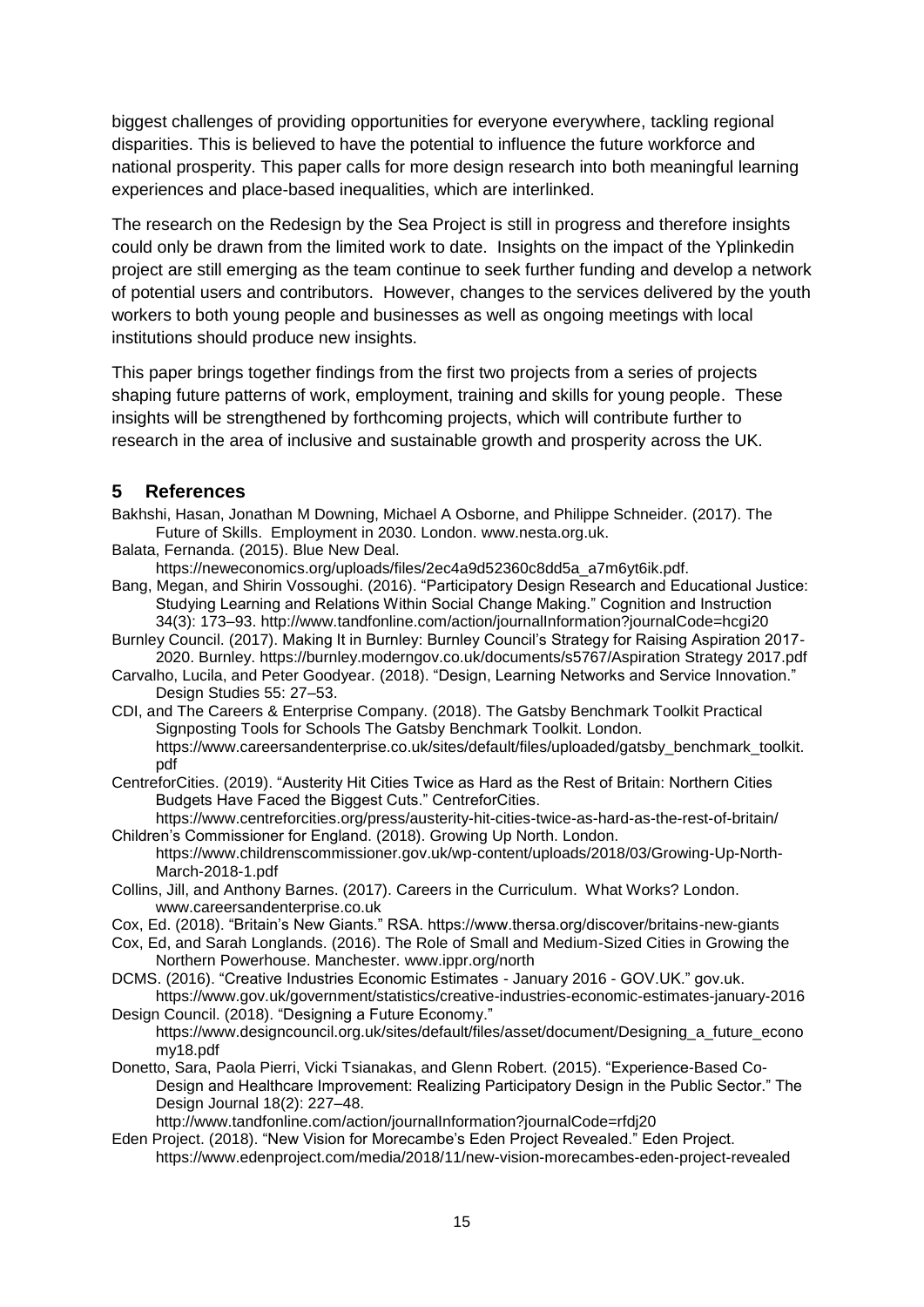European Design Leadership Board. (2012). Design for Growth and Prosperity. Helsinki. http://europeandesigninnovation.eu/wp-

content/uploads/2012/09/Design\_for\_Growth\_and\_Prosperity\_.pdf

- Frayling, Christopher. (1993). "Research in Art and Design." Royal College of Art Research Papers 1(1): 9. http://researchonline.rca.ac.uk/384/3/frayling\_research\_in\_art\_and\_design\_1993.pdf
- Goodwin, Matthew, and Oliver Heath. (2016). Brexit Vote Explained: Poverty, Low Skills and Lack of Opportunities | JRF. https://www.jrf.org.uk/report/brexit-vote-explained-poverty-low-skills-andlack-opportunities

HM Government. (2017). Industrial Strategy: Building a Britain Fit for the Future. London. https://assets.publishing.service.gov.uk/government/uploads/system/uploads/attachment\_data/f ile/664563/industrial-strategy-white-paper-web-ready-version.pdf

Kleinsmann, Maaike, and Rianne Valkenberg. (2008). "Barriers and Enablers for Creating Shared Understanding in Co-Design Projects." Design Studies 29(4): 369–86. www.elsevier.com/locate/destud

Lancashire County Council. (2018). "Burnley District." Lancashire County Council. https://www.lancashire.gov.uk/lancashire-insight/area-profiles/local-authority-profiles/burnleydistrict/

Lancaster City Council. (2016). "Vintage by the Sea Returns!"

https://www.lancaster.gov.uk/news/2016/aug/vintage-by-the-sea-returns/

- Lee, Neil. (2017). "Powerhouse of Cards? Understanding the 'Northern Powerhouse.'" Regional Studies 51(3): 478–89. https://www.tandfonline.com/doi/full/10.1080/00343404.2016.1196289
- Luckin, Rose et al. (2017). Solved! Making the Case for Collaborative Problem-Solving. London. https://media.nesta.org.uk/documents/solved-making-case-collaborative-problem-solving.pdf
- Mann, Anthony, and James Dawkins. (2014). Employer Engagement in Education. Reading. www.inspiringthefuture.org.
- Mateos-Garcia, Juan, and Hasan Bakhshi. (2016). The Geography of Creativity in the UK Creative Clusters, Creative People and Creative Networks The Geography of Creativity in the UK. London. www.nesta.org.uk
- Merkel, Cecelia Bridget et al. (2005). "Sustaining Computer Use and Learning in Community Computing Contexts: Making Technology Part of 'Who They Are and What They Do.'" The Journal of Community Informatics 1(2): 158–74. http://cijournal.net/index.php/ciej/article/view/215/174
- New Economy. (2015). The English Indices of Deprivation 2015 Results for the North West. Manchester. http://www.neweconomymanchester.com/media/1570/the-english-indices-ofdeprivation-2015-results-for-the-north-west.pdf
- OECD. (2007). Human Capital : How What You Know Shapes Your Life. OECD.
- ONS. (2016). Towns and Cities Analysis, England and Wales, March 2016 Office for National Statistics. London.

https://www.ons.gov.uk/peoplepopulationandcommunity/housing/articles/townsandcitiesanalysi senglandandwalesmarch2016/2016-03-18

- Pike, Andy et al. (2016). Uneven Growth: Tackling City Decline. York.
- https://www.jrf.org.uk/report/uneven-growth-tackling-city-decline Plattner, Hasso, Christoph Meinel, and Larry Leifer. (2011). Design Thinking: Understand - Improve - Apply. Potsdam. http://www.springer.com/series/8802
- Raikes, Luke, and Marcus Johns. (2019). "The Northern Powerhouse: 5 Years In." IPPR. https://www.ippr.org/blog/the-northern-powerhouse-5-years-in
- Rodríguez-Pose, Andrés. (2018). "The Revenge of the Places That Don't Matter (and What to Do about It)." Cambridge Journal of Regions, Economy and Society 11: 189–209. https://academic.oup.com/cjres/article-abstract/11/1/189/4821289
- RSA. (2017). Inclusive Growth Commission: Making Our Economy Work for Everyone RSA. London. https://www.thersa.org/discover/publications-and-articles/reports/final-report-of-the-inclusivegrowth-commission
- Sanders, Elizabeth B. N., and Pieter J. Stappers. (2008). "Co-Creation and the New Landscapes of Design." CoDesign 4(1): 5–18.
	- http://www.tandfonline.com/doi/abs/10.1080/15710880701875068

Sejer Iversen, Ole, and Christian Dindler. (2014). "Sustaining Participatory Design Initiatives." CoDesign 10(2–4): 153–70.

http://www.tandfonline.com/action/journalInformation?journalCode=ncdn20

Sobel, David. (2004). "Place-Based Education: Connecting Classroom and Community." Nature and Listening 4: 1–7. http://www.kohalacenter.org/teachertraining/pdf/pbexcerpt.pdf